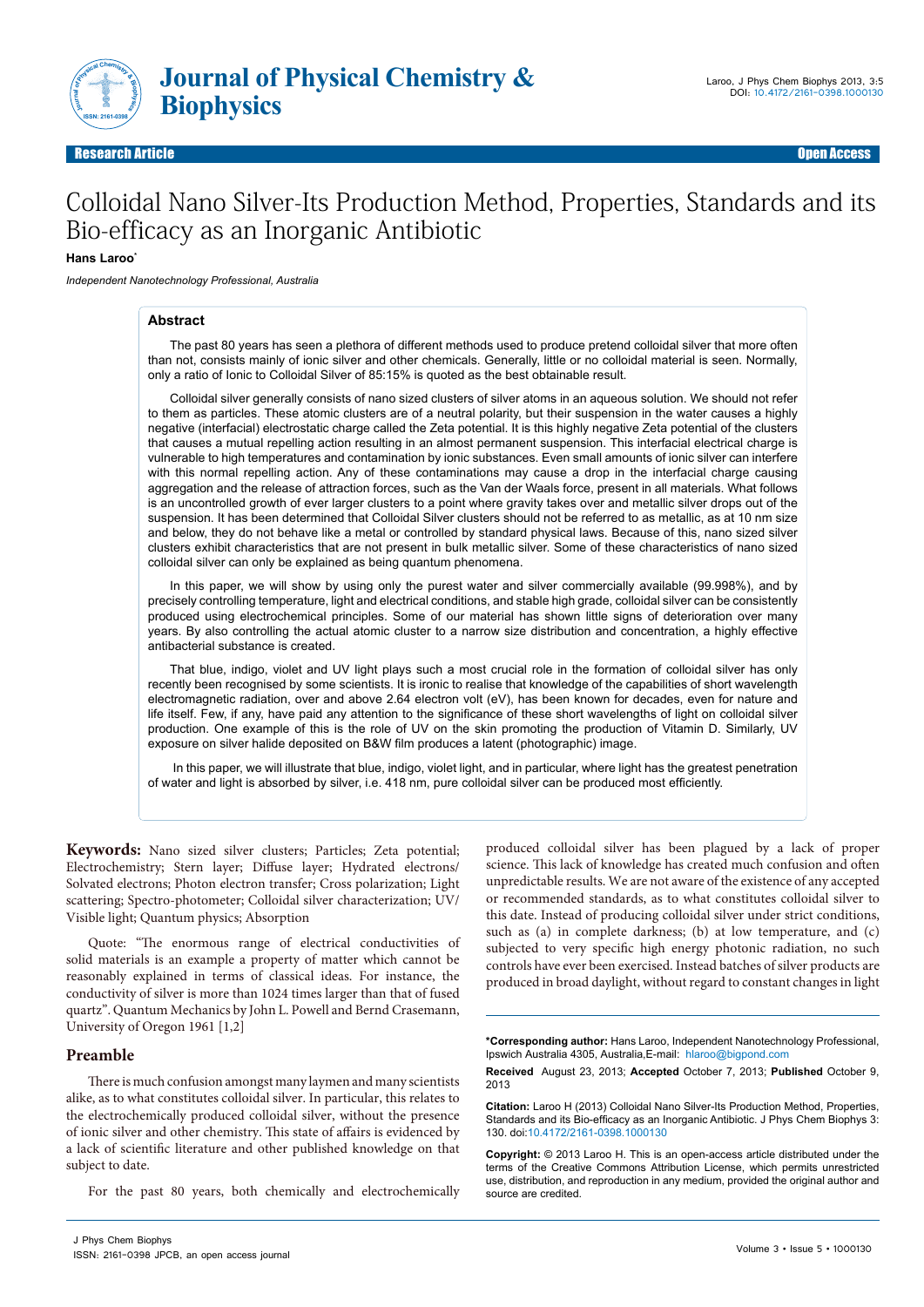**Citation:** Laroo H (2013) Colloidal Nano Silver-Its Production Method, Properties, Standards and its Bio-efficacy as an Inorganic Antibiotic. J Phys Chem Biophys 3: 130. doi:10.4172/2161-0398.1000130



and temperatures. Light can vary from low to bright light levels during the day. Temperatures also can vary from minus 10°C during winter months and to +40°C in summer. As a direct result, no two batches of silver products are ever the same. Even the chemically produced silver products, using silver salts, combined with chemical reducing agents, have proven to be inconsistent. In a number of experiments conducted, we were able to prove that by just placing silver nitrate solution in sunlight, a sufficient amount of photo reduction was available for colloidal material to form. These experiments prove that by applying the appropriate irradiation, the need for a chemical reducing agent is NOT required.

The sole purpose of our paper is to create an awareness of the physics involved in colloidal silver synthesis by electrochemistry, as well as the physical properties of this material, how it is produced, how it differs from colloids produced by other means and its potential as an inorganic antibiotic [3-5]. To make the information contained in this paper available to as broad an audience as possible, obscure technical names and scientific expressions have been either avoided or explained in simple language to promote a general and concise understanding on this topic for anyone.

#### **Introduction**

With the existing kaleidoscope of different methods in producing colloidal silver and the fact that at present, there appears to exist no specific standard for colloidal silver, little in the way of testing is also not economically available. This means that the haphazard way of producing colloidal silver will continue to remain until a standard is introduced and proper testing facilities become available. Even to the date of drafting this paper, few if any of those involved in colloidal silver have acquired any real insight as to what constitutes electrochemical produced colloidal silver. How to produce this material in a consistent and predictable manner, according to strict specifications, is still some time away [6-13].

Initially we were not adequately prepared either, but with intensive research and experimentation for around six years, we have made rapid progress in both perfecting the process and the design and building of economical prototype production and test equipment. We started from a humble beginning to a quite an advanced technology that incorporates very precise and consistent controls of production and testing.

Our most important discoveries were the implication in the use of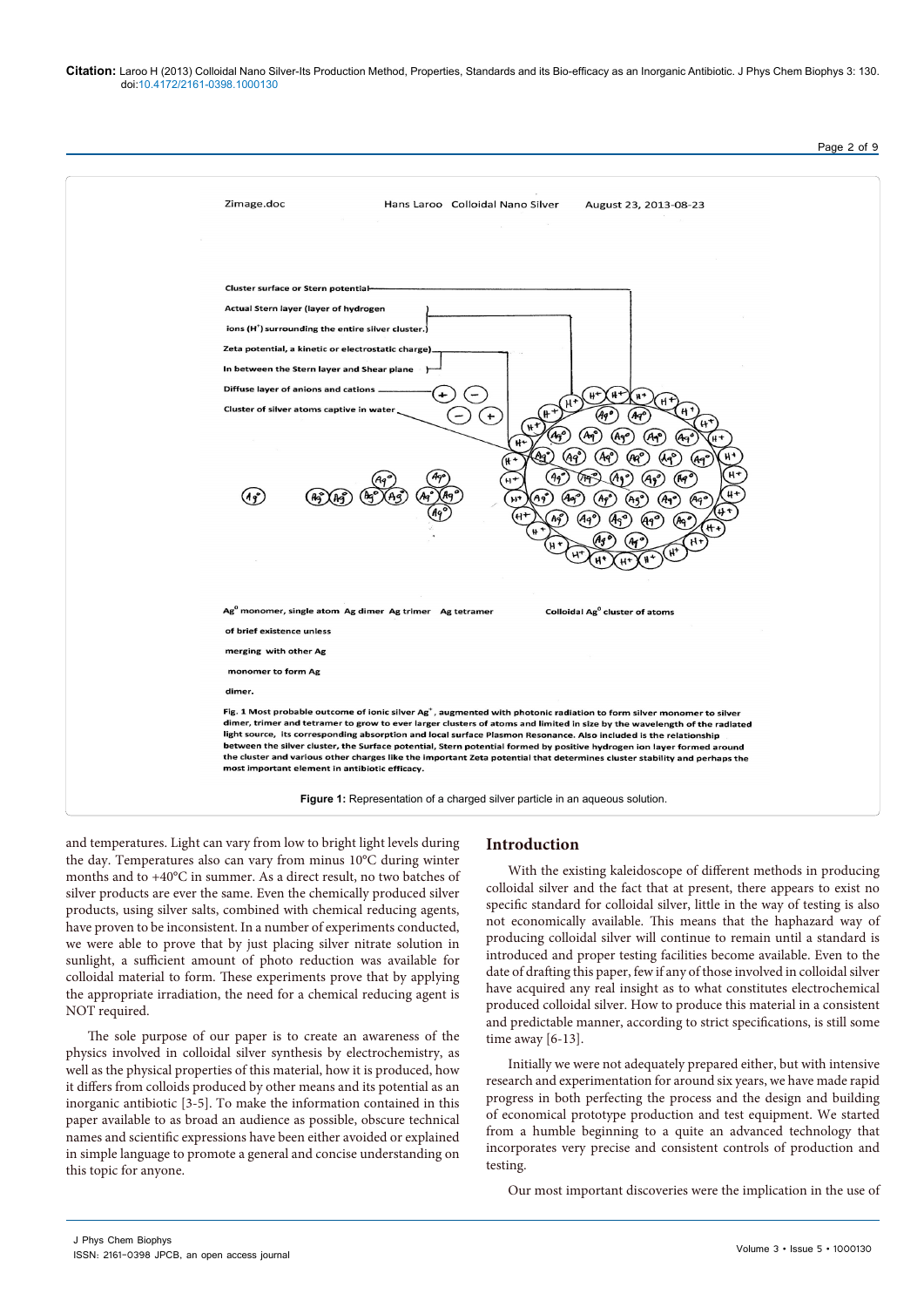very specific portions of the electro-magnetic spectrum, the existence of hydrated electrons held captive by water and their liberation from the water by short wavelengths of light, as well as the peculiarities of the water itself. In addition, it proved necessary to apply control over many environmental factors, including the precise control of current and temperature. Those attempting to produce colloidal silver over the decades failed because of ignoring these requirements. To make matters worse, often only unstable ionic silver with dangerous toxicity levels was ever produced [14-16].

We chose to use a variation of the standard concept of electrolysis and refer to it as electrochemistry. Our techniques do not use any electrolytes, only the purest commercial available water, 99.998% silver rod, precise and controlled direct current and voltage potentials, refrigerated conditions, total absence of extraneous broad band light and very specific high energy photon electron transfer irradiation instead.

## **Colloidal Silver-Facts and Fallacies**

Contrary to the popular belief that electrochemistry or electrolysis produces colloidal silver, is incorrect. It does nothing of the sort. It only produces ionic silver when the two electrodes have a voltage potential across them and current is allowed to flow. Also, the entire process must be shielded from broadband light. This current is then responsible for extracting silver atoms from the silver anode and during that process, one or more conduction electrons are removed. This then results in the silver atom turning into a positive cation, which will be attracted to the silver cathode if in close proximity. The fact that some colloid formation is initiated anyway is due to the presence blue, indigo, violet and UV light forming part of existing ambient light conditions.

 Why most attempts at producing colloidal silver have gone awry, is due to the ignorance about the need of short wavelengths of light in reducing ionic silver to neutral silver. For a start, the colour blue at around 420 nm is absorbed by silver, and this causes colloidal silver at around 420 nm to present a yellowish hue. There is a reason for this. Blue is missing from the visible spectrum. Darker blues, such as indigo, violet and ultra-violet from 420 nm to around 320 nm (penetration limit of UV to glass) have an ever increasing energy component expressed in electron volts. Electron volt levels (eV), ranging from 2.64 eV in the blue (470 nm) to 6.2 eV in the Far UV (200 nm) have the ability to effect this transfer. These frequencies are of a sufficient strength to collide with hydrated electrons (captive in the water), to whom they impart most of their energy during such collisions. Imagine any electrochemical operation in ambient light conditions subject to the full extent of the visible spectrum from violet 400 nm (3.0eV) to infrared 1000 nm (1.24 eV), perhaps with some artificial lights thrown in, and it becomes obvious that there will never be any predictable outcomes. The result of using broadband light is a motley of varying size clusters (poly-suspended), the result of this which will not conducive to the making of an effective antibiotic. Light and temperatures change from moment to moment, are never the same, and as such, also needs to be controlled [8-10,16,17-20].

We found that the best results for producing high grade colloidal silver (without also producing ionic silver content), is to work in complete darkness and at a low temperature. We used a domestic refrigerator, set to maximum 10°C. During the subsequent electrochemical process, we simultaneously radiate the ionic silver produced with high energy, short wavelength blue, indigo, violet or UV light. The photons so produced, then collide with captive hydrated electrons in the water and liberating them. This is referred

to as Photon Electron Transfer or photo reduction and responsible for turning ionic silver  $(Ag^+)$  into neutral silver clusters of atoms  $(Ag^0)$ . The current view on this procedure is that the frequency of the photons is a deciding factor in the number of atoms in the cluster, and thus its size in nano metres. Contrary to existing views that atoms come together to form clusters, it is the water that forces the atoms to cling together in clusters. As some scientists put it, "light sculptures nanoparticles" On the matter of irradiation of ionic silver by blue, indigo, violet and ultraviolet light, we wish to hark back to the technology of Black & White film exposure in vogue decades ago [21-23]. Exposure to these high energy photons, ionic silver (silver halides) deposited on the film material are exposed, and a latent image is formed. This image, although real, cannot be seen until the film and the exposed silver halide are developed by chemistry (Developer and Fixer). A deciding factor in these exposures is the number of photons that collide with the silver ions. It stands to reason that an insufficient number of photons will not expose every silver ion, but a sufficient number of photons will. Likewise, it is with electrochemically produced ionic silver. The level of exposure depends on the concentration of silver ions making their way from the anode to the cathode. An insufficient number of photons may not collide with a sufficient number of hydrated electrons in the water or worse, the ions may not be evenly distributed due to contamination or matrix formation of the water molecules. The result is that some ionic silver remains and the end product is an undetermined ratio of both ionic and colloidal silver. Other deciding factors that arise are from contamination in the water and its ability to create molecular matrixes. It is claimed that there are three types of molecular matrixes for water. These are appropriately named the crate, the prism and open book configuration. It is further claimed that the first two (crate and prism) are able to contain matter other than itself. That is certainly the case when these matrixes hold hydrated electrons captive. Submersed silver atoms in a cluster present a negative electrical charge. This is due to the unpaired single conduction electron in the outer shell. Positively charged hydrogen ions in the water, orientate themselves onto the negative appearing atomic silver clusters and literally hold the cluster captive. This is referred to as the Stern layer, the innermost of the double layers. Beyond the Stern layer, a second layer called the diffuse layer consists of a mixture of negative and positive ions. Between these two layers, an interfacial electrostatic charge called the Zeta potential is created. For silver, that charge is negative. This Zeta potential is located between the Stern layer and diffuse layer (Double layer). Generally, if all clusters are all of a same small size and shape (mono suspension) and the concentration (ppm) low, the Zeta potential [24], is bound to be high. At around -25 mV, the Zeta potential starts to exert a repulsive action against the attractive forces of the Van der Waals Force. When the concentration is low, the Zeta potential can theoretically reach a level of -100 mV. Likewise, if all clusters are of the same minus potential, there will be a maximum repelling action, and thus, a true nano sized and stable colloidal suspension exists. However, too high a concentration (beyond saturation level), instability may set in due to clusters being compressed.

# **A Silver Colloid**

Colloids are clusters of silver atoms that all carry the same electrical charge, and thus mutually repel each other. Clusters can consist of just a hundred to as many as 250,000 atoms, ranging in size from just a few nano meters to as much as 100 nm. Any clusters larger than 100 nm in one dimension are no longer considered to fall in the category of nano clusters. Contrary to popular expression, colloidal silver does not consist of particles but clusters of atoms, much like a bunch of grapes. The importance of the repelling action of the electrical charges

#### Page 3 of 9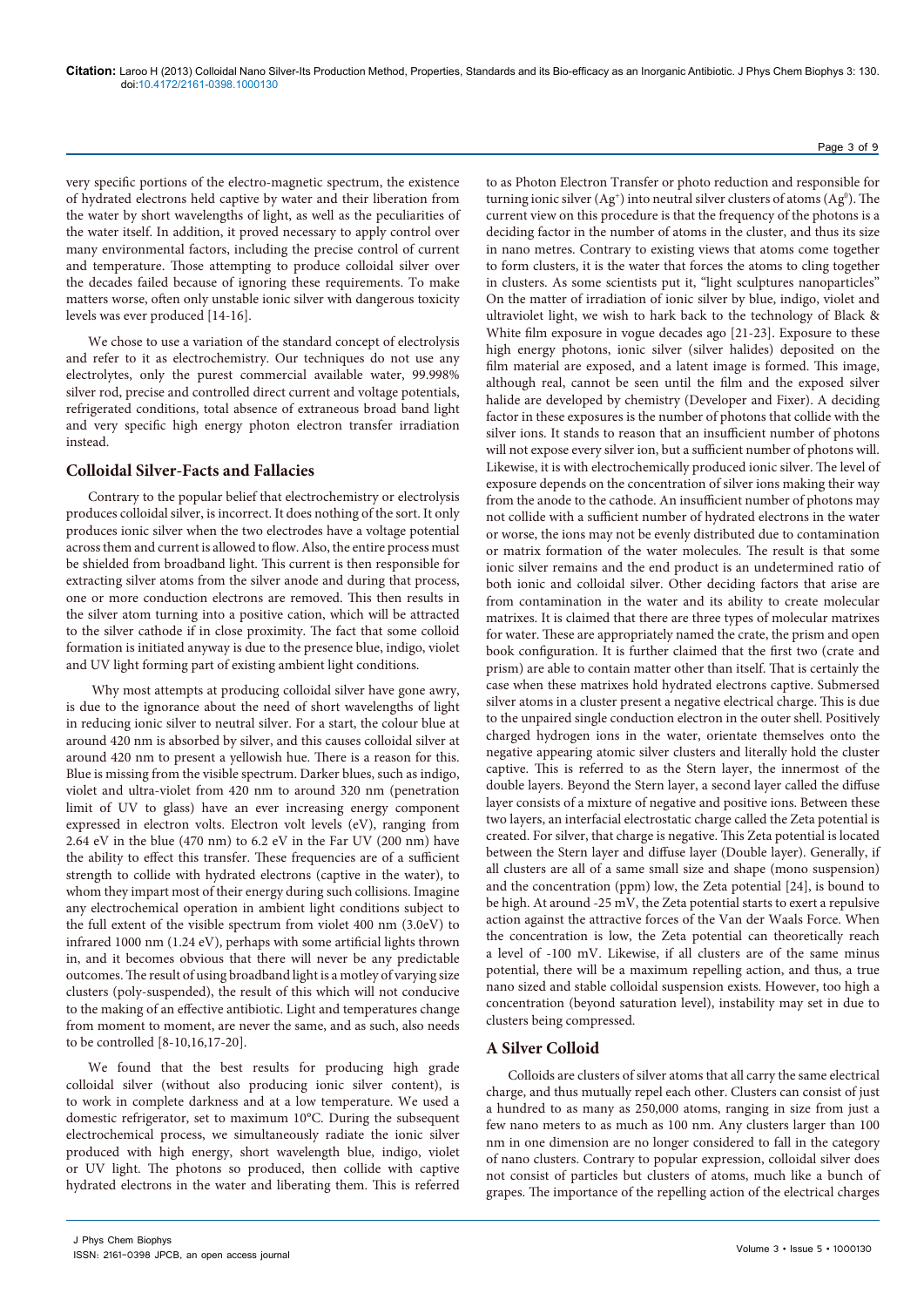## Page 4 of 9

is to overcome the natural attractive forces of the 'Van der Waals force' inherent in all matter. At around -25 mV Zeta potential and over, the 'Van der Waals force' [25], loses its grip and matter is now in suspension. The use of the term nano relates to a value of  $10^{-9}$ , which equals to 1 billionth of a metre. Nano sized particles or clusters smaller than a micron (millionth of a meter) cannot be resolved by the optics of optical microscopes.

## **The Vulnerability of Colloidal Silver**

A high Zeta potential and the associated mutual repelling action of the colloidal silver, ensures a long term relative stability. Unfortunately, colloidal silver is susceptible and vulnerable to any form of heat, either from thermal agitation caused by long wavelengths of light (green, yellow, orange and red), infrared and microwaves, as well as from the heat of a fire. The thermal agitation simply disrupts the colloidal clusters by vibrational forces, bringing them into contact and causing aggregation into ever larger clusters. At some point, the cluster reaches a critical mass and due to the effect of gravity, comes out of suspension. To prevent this from happening, colloidal silver should always be kept refrigerated.

Contamination by Ionic material, including ionic silver, can also interfere with the stability of colloidal silver. In particular, positive ions (cations) getting in between negatively charged colloidal clusters. This will cause electrical bridging and disrupt the repelling action. The result is again, an undesirable aggregation into ever larger clusters.

## **The Simplicity of Electrically Produced Colloidal Silver**

As compared to all other techniques, the production of colloidal silver by electrochemistry and Photon Electron Transfer would be the least difficult, least labour intensive and most economical of all methods. Just switch it on, walk away and come back when it is ready for pouring into suitable containers. There is no chemistry, no need for supervision and unnecessary handling needed during the entire production process. Of course, nothing is ever that simple.

To produce colloidal silver by way of electrochemistry requires the use of pure water, pure silver rods (electrodes) and suitable containers. Proper electronic equipment for controlling the voltage potential and current flow to precise values is a must. The production needs to occur in complete darkness and at low temperatures. Temperatures from 4 to 10°C are recommended. The electrochemical synthesis of ionic silver to colloidal silver is due to short wavelength irradiation. This irradiation must be of sufficient quantity, to ensure all silver ions are converted into colloidal clusters. It should be noted that in Black & White photography, the silver halides used on the film material also required exposure to high energy irradiation.

## **The Actual Process of Colloidal Silver Synthesis**

A voltage potential applied between the two partially submerged electrodes causes a DC current to flow. This current will remove silver atoms from the anode, in quantities related to the amount of the current that is used. This quantity was formulated in the early 1800s by Michael Faraday in his Second Law of Electrolysis. Due to this process, the silver atoms coming away from the anode, lose one or more electrons and become ionic silver (Ag+) in the process. Ionic silver is totally dissolved in the water and cannot be observed. Since a silver ion has a positive charge, it is called a cation, and thus attracted to the cathode electrode.

The electron that came away from the silver atom is also in the water, and since all electrons are negative, the positive hydrogen

ions that were formed simultaneously orientate themselves on these hydrated or solvated electrons and virtually keep these electrons captive. This situation will remain so until a photon of sufficient energy, i.e. a photon producing any of the lights mentioned in this paper, will collide with such a hydrated electron. During this collision, most of the photonic energy is imparted to the electron. It is now called a photonelectron. With the additional energy, the electron can escape and join a silver ion, and both will convert into a neutral silver atom  $(Ag^0)$ . [26-32]. As a consequence of this action, the photon-electron electron loses its photonic energy in a brief flash of light of a lower frequency. This is not the end however. A single silver atom is not stable due to its single unpaired electron in the outer shell, and unless it finds another single silver atom, its newly gained neutrality will be lost again. However, if two of such atoms bond, they form a Dimer, and by doing so, remain stable. A dual silver atom (Dimer) measures about 0.66 nm, the smallest silver cluster possible.

This process will continue from a dimer to a trimer, subsequently into ever larger clusters, until a maximum size is reached. This will depend on the frequency of the radiated light used. To keep clusters small, short wavelengths of light are required. This is one way to manipulate the size of clusters. Likewise, longer wavelengths of light will allow aggregation into larger clusters.

## **The Actual Process**

Like everyone else, we too started out with two silver electrodes immersed in distilled water in a soda glass jar and using an AC/DC electric charger rated at around 100 mA/h. Because pure water is an insulator, it actually opposes the flow of current. In fact, the higher the current, the more difficult this flow becomes. Unknown to most, for some time little or no current will flow between the two electrodes. Current will only flow when ions are formed and become charge carriers. This delay in current flow will often prompt experimenters to add salt. Unbeknownst to them, this will interfere with the formation of colloids and produce silver chloride instead. Our experimentation has shown that only a token of current will flow in pure water. This level is set by whatever else is in the water. Under favourable circumstances, pure water can allow several hundred micro amperes/h of current to flow. Another problem that causes inconsistencies is the use of alternating voltage potentials (AC), and/or incorrect electrical loading (impedance mismatch).

These uncertainties are not acceptable and instead we opted for a method where voltage potential and current are set to an exact level, i.e. a production method that would precisely continue from start to finish. By reducing the current to a level that would flow in pure water (500 micro amperes), and simultaneously elevating the DC voltage potential to 300 VDC, we found this to be an ideal production method. Since our controls are very stable, we can even run the process for a week, at currents as low as 20 micro amperes and still maintain regulation within a few percent. This also has the advantage that the submersion of the electrodes only needed a few millimetres, even just breaking the surface, instead of the standard submersions of 100 to 150 mm. In one of our experiments, we were able to prove that under uncontrolled current conditions, submersing the electrodes further, current increased exponentially and soon went out of control at a submersion of 250 mm. This was evidenced by a corkscrew effect in the water. Silver was literally being stripped from the anode in large quantities.

We also tried different containers and eventually settled on 2 litre boro silicate glass beakers. Pyrex glass also worked well. Just recently, we obtained some rectangular acrylic containers designed for use in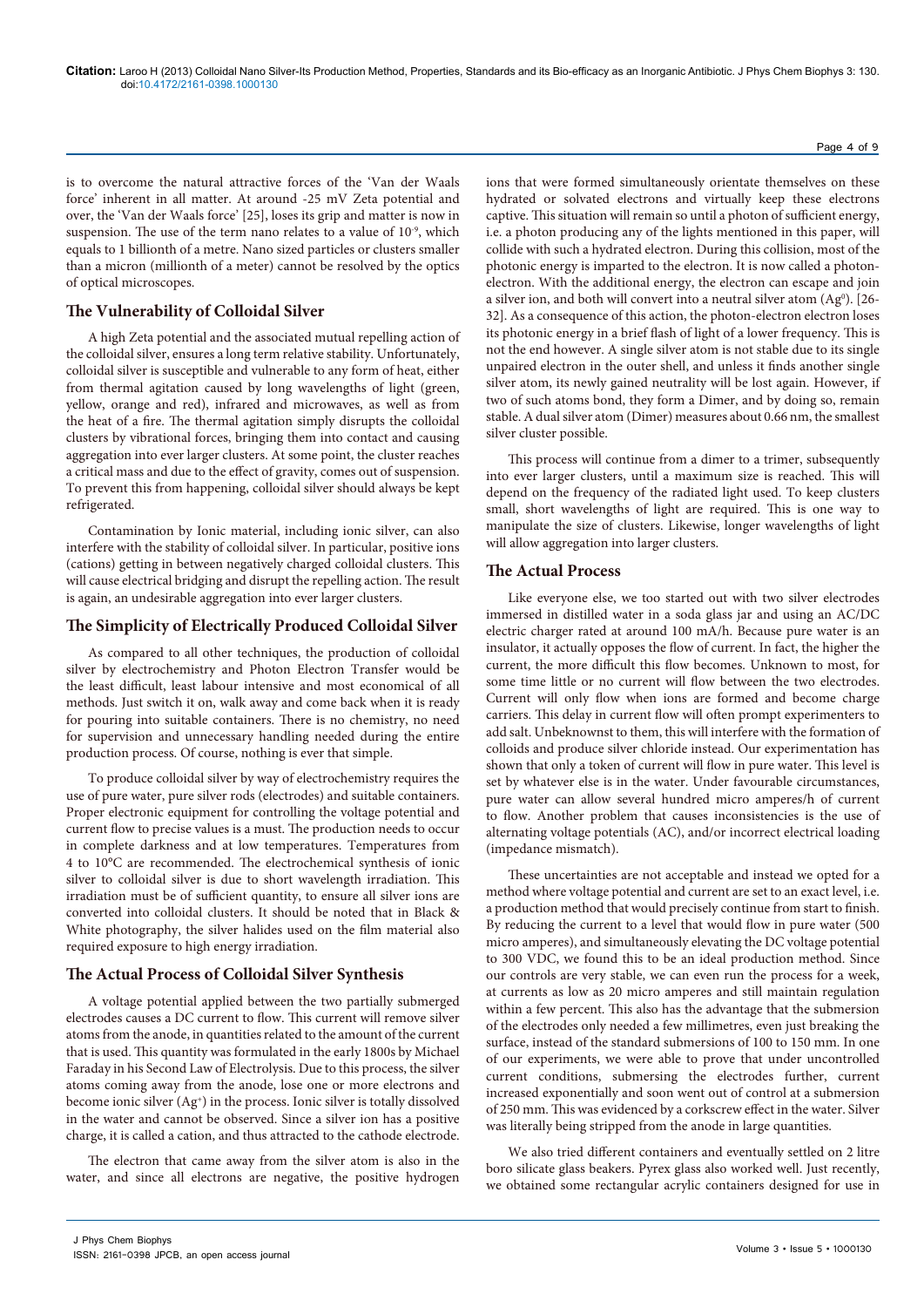electrophoresis research. However, because of various plastics and acrylics blocking Ultraviolet light, we had to modify the arrangement and irradiate the vessel from above, instead of from the sides. Even Pyrex and borosilicate do not allow much UV penetration below 320 nm. Initially, we produced just ionic silver in complete darkness and then synthesized the colloidal silver by photonic reduction. However, this took twice as long. Eventually, we produced ionic silver and irradiated the newly formed ionic silver with the UV simultaneously. It is interesting to note that an initial batch of ionic silver produced in complete darkness, and kept in a fridge over night, nevertheless had turned into a colloidal material the next morning. We soon realised that at that particular time, there was a violent outburst from the sun. It is even more interesting to realise that any of the silver salts like silver nitrate, silver acetate and silver sulphate will all turn into a colloidal substance when exposed to UV light. It basically makes the use of chemical reducing agents obsolete. The sad part of photon reduced silver salts is the retention of some of its chemistry, making it less pure and with little or no control over colloidal cluster size.

We have observed during earlier investigations that the use of multiple electrodes in the one container is of no benefit. Due to voltage potential rise or drop between multiple electrodes, current between multiple electrodes may flow in an unpredictable way, such as current flow between two anodes, and/or two cathodes. We also experimented with three containers and the electrodes in each connected in series. Voltage and current drops caused inconsistencies in concentration of the three vessels. Only if the current flow between two electrodes is controlled to a set limit, can predictable concentrations of colloidal silver be produced.

# **Colloidal Silver and the Water it is Suspended in**

Colloidal silver, ionic silver and water are three quite distinct materials that really have nothing to do with each other. Ionic silver is made up of atoms that have lost one or more electrons, and for that reason readily combine and form compounds with any available chemistry that has an excess of electrons (anions). For example, salt (Sodium Chloride) and ionic silver form silver chloride. If there are no salts in the water, silver ions are totally dissolved and cannot be observed visually. Colloidal silver can be seen by the way it scatters visible light.

Water molecules consist of two hydrogen atoms and one oxygen atom (H2O). Since the hydrogen atoms have a positive charge relative to the oxygen, water molecules can be seen as having a dipolar character. Any flow of current caused by a DC voltage potential at 1.23 Volt and over, creates a disturbance between the cohesion of hydrogen and oxygen atoms, and a break-up occurs. Separate hydrogen gas and oxygen gas are thus formed.

Colloidal silver is made up of any number of neutral silver atoms that form clusters in a variety of shapes, such as spherical clusters, elliptical clusters and triangular clusters, all relative to their size. Silver being hydrophobic, avoids direct contact with the water. As a direct result, an interfacial kinetic/moving electrostatic charge forms between the water and the clusters or anything else for that matter. Initially, positively orientated hydrogen atoms or their positive ions surround the cluster. This is called the Stern layer. Beyond the Stern layer is the diffuse layer, a mixture of both positive and negative ions. Together these two layers are identified under the Double Layer Theory, proposed by Derjaquin, Landau, Verwey and Overbeek, during the early part of the 20th Century. Between these two layers is the Zeta potential located as a moving electrostatic charge that in the case of colloidal silver, can

reach a negative voltage potential as high as -100 mV. There is still great debate about the role the repelling Zeta potential has in relation to silver's propensity as an antibiotic. It must be clear from the forgoing explanations that ionic silver and colloidal silver are totally different entities and must never be compared or used together.

# **The Physics of Colloidal Silver**

Colloidal silver consists of loose silver atoms forced by the tensions of the water to adhere into clusters in suspension. To refer to nano sized colloidal silver clusters as being metallic, is incorrect. Only bulk metal qualifies for that description. Scientists are now becoming aware that when silver nanoparticles sizes are reduced to 10 nm or less, classical physics break down and quantum mechanics takes over. Under these conditions, nano sized silver clusters, respond distinctly differently to electrons and photons than would bulk silver metal. The following characteristics for colloidal silver will indicate these differences:

1. Cluster/particle size generally measured in nanometres 10-9 to  $10^{-11}$ .

2. Cluster/particle shape is related to its size, which is related to the irradiating wavelength.

3. An automatic mutual repelling action between clusters brought about by a Zeta potential to ensure stability.

4. Other parameters, such as (a) surface potential, (b) Stern potential and (c) Nernst potential. All are indictors of what constitutes colloidal silver.

5. Absorption of electromagnetic radiation at around 420 nm and re-emission of electromagnetic radiation at a lower frequency. In most photon-electron reactions, some energy is generally lost.

6. Colloidal silver, in particular, is a strong photo-active material, as evidenced in early B&W photography. It has no equal. The general scientific statement that silver Per se has the highest reflection of visible light of all metals (at 97%), is scientifically incorrect when considering that most of the visible darker colour blue is absorbed with a maximum absorption occurring at 417 nm. One phenomenon exhibited by nano meter sized colloidal silver is its ability to respond to long wave length light much larger than itself. A collision between a low frequency electromagnetic wave, e.g. green at 563 nm and a colloidal cluster at 50nm will cause a local oscillation called a Local Surface Plasmon Resonance (LSPR) [33]. A Plasmon is a quantum of plasma oscillation. The plasmon is a virtual quantum, and when coupled with a photon of the right frequency, another virtual particle called the plasma polariton is created. LSPR depends on the density of free electrons. For silver that criteria is met at Violet and UV wavelengths [34]. Free conduction electrons at the surface cause the electron to momentary oscillate at a substantially higher resonant frequency within the confines of the cluster size. When this local oscillation ceases, the electron loses its photonic energy. As some energy is inevitably lost, the wavelength of this departing photon (re-emission) is of a lower energy and longer wavelength, than what initiated the oscillation in the first place. It is claimed in several scientific papers that the energy of the plasmon resonance in silver may be as high as a factor of 10, as compared to the energy of the incoming long wavelength of the incident light. All matter reflects, absorbs and re-emits light in different ratios, depending on whatever frequency of light it is interacting with. It is not unlike Raleigh scattering, when small molecules in the atmosphere absorb much of the visible light, causing our familiar blue sky away from the sun. Looking toward the sun, less of the other colours are absorbed and become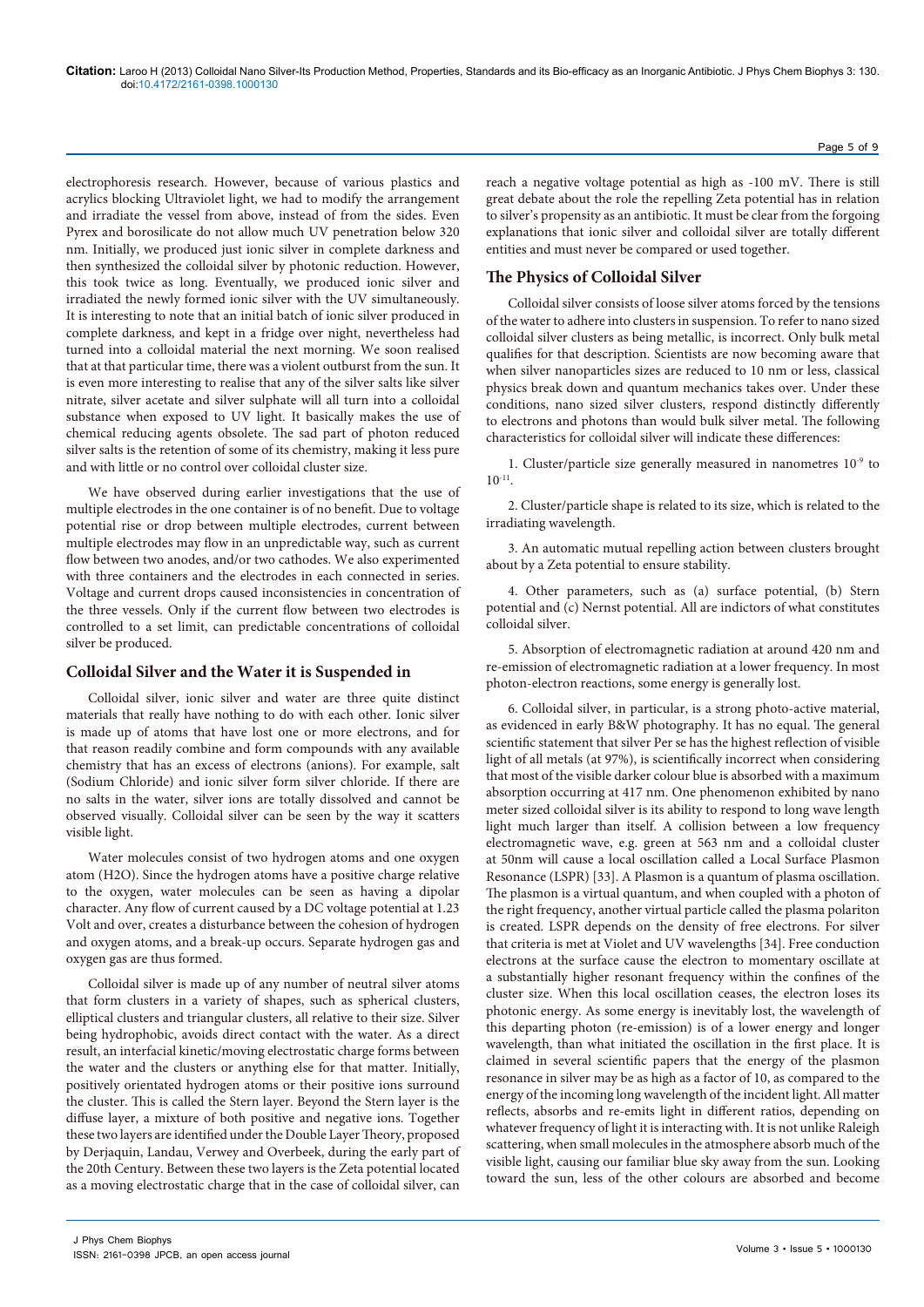more visible. It is called the Raleigh scattering and named after Lord Raleigh, who first described this phenomenon. Here too, there are long wavelengths of light being absorbed and only the shorter wavelengths, such as blue being scattered and made visible as the familiar blue sky. This occurs in an approximate ratio of 10:1 ratio, e.g. particles and/ or molecules measuring 40 nm, scattering light at 400 nm. We have also observed anomalies and artefacts, when irradiating colloidal silver with different LED and Laser light sources. Red Lasers scatter red light and green lasers scatter green light, but only if the colloidal clusters are large enough. White LED light will turn colloidal silver blue, if clusters are small and yellow, if they are large. Blue laser light however will turn colloidal silver blue in some cases and a mauve/purple colour in others. We have produced photographs of these events. However, more research is needed to explain some of these anomalies [35].

7. Non-metallic colloidal silver can return to a metal by way of aggregation, and/or when oxidised to silver oxide.

8. Once taken out of its aqueous medium, it is no longer a silver colloid. Returning it to the water will not restore its earlier characteristics.

9. Exponentially increasing surface area of silver nano clusters as they get smaller and smaller [36].

10. Experiments with longer wavelengths of light (photonic), as well as the still longer wavelengths (RF) frequencies have illustrated their propensity to cause aggregation into ever larger clusters by vibration. The same appears to be true that the use of ever shorter wavelengths of light (Ultra violet) have the opposite effect by breaking up large clusters into smaller clusters relative to the particular wavelength of the ultra violet, like some form of resonance engineering. It is claimed that placing a spherical colloidal silver sample of 20 nm clusters in a Microwave oven and heating it for a few seconds, will increase the cluster size to 100 nm and its shape to that of somewhat of a pyramid [37].

# **The Physics of Water**

Water is, by definition, a dielectric and thus, an insulator. It is claimed that ultra-pure water in a sealed container and not in contact with air, has a resistivity of 18.18 or 18.24 million Ohm or equal to 0.0548 uS/cm. However, as soon as this ultra-pure water is exposed to air, that resistivity factors drops to around 1 million Ohm due to the formation of carbonates. Compared to this value for clean water, albeit containing carbonates, the average tap water would have a resistance 10 times lower, e.g. 100.000 Ohm (and a reciprocal of increased conductance). This lowered resistance and increased conductivity would depend on the extent of contamination.

In our process, we use commercially available deionised water, but do not use the standard pH and conductance meters. Instead we have developed an analogue resistance meter with a negligible loading on the water of 10,000 million Ohm at 1 Volt DC. This 1 Volt DC value is below the 1.23 Volt level, and not capable of decomposing water into it gas constituents, Hydrogen and Oxygen. It is thus a test that is nondestructive. A number of tests have indicated that on a scale of 100, 18 million Ohm water reads 1, deionised water reads 2/4 and tap water reads between 70 and 80 depending on the level of contamination. A 100 micro ampere meter movement was used. All of this testing is without the water containing colloidal silver. A new type of water testing with current flow as its basis is on the drawing board.

# **Setting a Standard for Colloidal Silver**

J Phys Chem Biophys

As far as we know, there exists no official standard for colloidal

silver or a standard procedure for its production. Neither are specifications and industry self-regulations in place for quality control. Most likely, this is the result of the 'ad hoc' trial and error method used by most to produce something, without knowing why or how. To really figure out how to produce colloidal silver consistently and according to a standard (for proper quality control) is not in the sole domain of chemistry or even electrochemistry. It requires an understanding of Physics, and in particularly, electronics, optics and photonics. From our perspective, the production procedure is purely based on physics and some incidental chemistry (exposure to air and carbonate formation) thrown in.

Physics keeps it clean as no reducing agents (for example, sodium boro hydride) are needed to neutralise salts like silver nitrate, silver acetate and silver sulphates. The less chemistry is used the cleaner will be the end product.

We have to realise that the main purpose is to produce colloidal silver to a standard and specifications. This will enable scientists interested in conducting clinical trials to know the quality and specifications of the material, even when these clinical trials only involve 'in vitro' testing. For clinical trials, 'in vivo' it is an absolute requirement that the quality and quantity of the silver be precisely known. That few if any clinical trials 'in vivo' have made it to publication may in fact be caused by these shortcomings.

One such standard might list the method of production, e.g. produced chemically or electrochemically. Secondly, the cluster/ particle size and shape may be known as well as Zeta potential, the particle size distribution, concentration and level of toxicity and other contamination. It should be noted that silver is found with many other metals and elements, and it is only the level of purification that determines the level of other materials, such as lead and arsenic in ppm or ppb. It is also likely that clusters of one size and shape may be a more effective antibiotic against a particular pathogen than clusters of other sizes and shapes. The only one recommendation for a standard has come from a nanotechnology association in the USA, recommending the adoption of a maximum size for nano particles. This recommendation states that when a cluster is larger in one dimension than 100 nm, it will not be recognised as a nano particle. If this size limit has been accepted is not known. At least, it is a start.

If ever we expect the scientific community to consider Colloidal Silver as a feasible alternative to organic antibiotics for any form of clinical trials, it will be up to those producing the colloidal silver to introduce, to guarantee and adhere to acceptable standards and specifications.

## **Testing and Characterization**

Our research is ongoing. Much of the real physics involved in electrochemically produced colloidal silver and the water it is suspended in, are obscure and not well understood. Water and its constituent elements, hydrogen and oxygen (in a ratio of two to one), is of an extremely complex nature that science is only now slowly starting to unravel. Add colloidal silver in the mix and you will have an even more complex substance. Science is still trying to understand its intricacies. Only recently, scientists have discovered that water forms a small variety of water clusters, such as the Crate, Prism and open book matrixes. They have discovered that the first two can, in addition to holding captive hydrated/solvated electrons, also contain foreign matter [38-42].

Water absorbs most of the electromagnetic energy radiated on

#### Page 6 of 9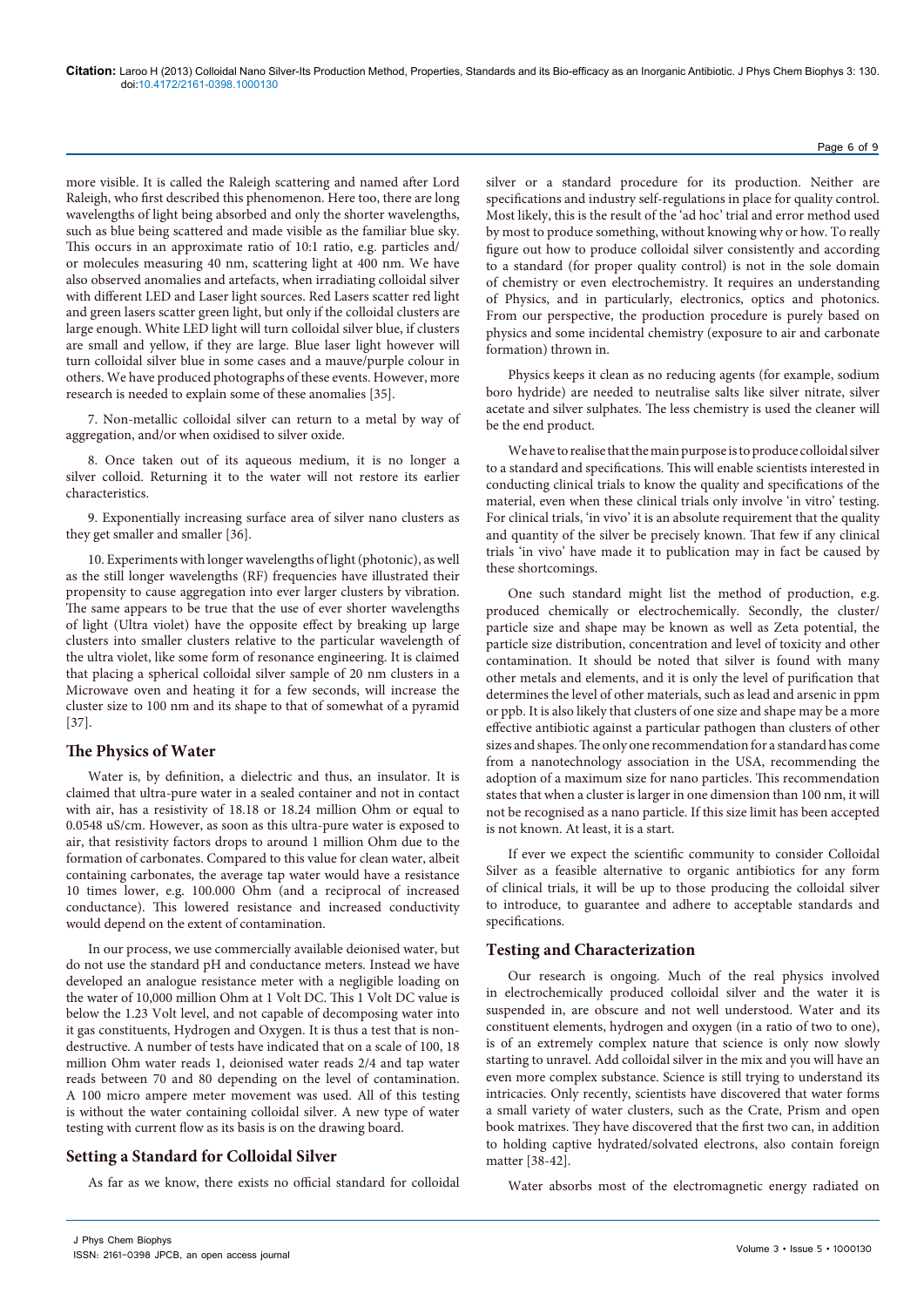it, except for a small window in the visible spectrum with the colour violet experiencing the lowest absorption, and thus, the greatest penetration. This occurs at 418 nm (violet colour). Photons of longer wavelengths from 500 to a 1000 nm and longer, i.e. yellow, orange, red, and Infrared, as well as microwave and radio waves, are all absorbed at different increasing levels. Photons ranging from yellow to Terra Hz cause vibrations (thermal agitations) and those in the lower Giga Hz range, subject water molecules to rotational forces, such as occurs in a microwave oven that heats and cooks our foods and drinks.

At shorter wavelengths from 400 nm (edge of the visible light) and into the Ultraviolet to 100 nm and beyond, electromagnetic waves are also absorbed at ever increasing levels.

It is intriguing to note that although pure water is most clear (highest penetration) to visible violet light at 417 nm, it is at approximately that same frequency, that silver completely absorbs the violet light that pure water so easily passes.

Adding foreign matter and other chemistry will generally cause a red shift, such as what occurred with silver halides used in B&W photographs. This is indicated by a graph published in [24]. Basic Photography on page 195, which shows a graph indicating shifts for AgCl (420-430 nm); AgCl+42% AgBr (460-470 nm); AgBr (465-480 nm) ; AgBr+3% Ag Iodide (520-530 nm). The chart indicates that adding Bromide, Silver Bromide on its own, and a combination of Silver Bromide and 3% Iodide all cause a shift to longer wavelengths. To avoid such red shifts, we need to keep our water pure and free from chemicals.

We use commercially obtainable deionised water. This is water from which inorganic solids have been removed. However, that does not mean that there is nothing else in there. This is where light scattering becomes a useful tool. Much of what is in the water, even microbes and bacteria and other organic matter will scatter light that can be seen by the naked eye. This type of scattering is referred to as turbidity testing, and which can be quantified by electronic photo sensing. If the light source produces parallel light, it will be seen as a beam, but when the light is squashed through a pinhole or special optics, it will, when it hits the cell containing the water, spread out into a cone of light. This is called the Tyndall effect [43-45].

To determine other properties of water, such as acidity or alkalinity, pH and conductance, pH and conductance meters are used. They generally measure hydrogen ions with the pH meter and total ionic matter with the Conductance meters. A more sophisticated test is done with a spectrophotometer (absorption at specific frequencies in nm wavelengths) and the Mass Spectrophotometer for determining concentration of solids. However, this second instrument cannot distinguish between ionic and non-ionic matter and just gives a total value.

We prefer to use our own Water Resistance Tester with a very low loading of 10,000 m Ohm and a voltage potential of only 1 volt DC. This is below the 1.23 v DC, the equilibrium voltage of water. Our tester tells us immediately if our water is clean enough or not.

## **Testing of Colloidal Silver**

We have rejected most of the simple absorption and scattering techniques, and have instead opted for a number of other technologies. The most promising of these other options, which include Nano Particle Shadow Casting, Schlieren Photography for Liquids, Birerefringe and Retardation of Light and Nuclear Magnetic Resonance, cannot

match the speed that Cross Polarization Light Scattering Spectrophotography/photometry offers.

Cross Polarization Light Scattering Spectro-photography/ photometry has many advantages over anything else. For a start, it can distinguish between organic matter, silica, water and Colloidal Silver. Cross Polarization will extinguish light scattering of any matter, which has a refractive index like water and glass and show continued light scattering from colloidal silver unimpeded. Adding to the instrument, a rotatable prism or diffraction grating will provide Cross Polarised Light Scattering at different UV/Vis wavelengths. With that, a number of parameters of colloidal silver can be approximated:

- 1. Concentration in ppm/ppb.
- 2. Cluster/particle size and shape.
- 3. Amount of foreign matter.

Further advantages are: (a) visible observation, (b) able to record scattering on digital or video camera, (c) photo-electric measurement and (d) economically to construct.

## **Antiseptic Properties of Silver**

Throughout history, there have been claims of silver being able to destroy a large variety of pathogens and fungi. Stories of throwing a silver dollar in your milk for keeping it fresh for longer and rich people with a 'silver spoon in the mouth' never getting a cold, are often the subject of conversation, but have never been scientifically confirmed. Nevertheless, before antibiotics such as penicillin were introduced in the 1940's, many clinical trials 'in vitro' some years earlier had confirmed silver's propensity to serve as a potent antibiotic, albeit as an inorganic one.

We mention in this paper that the publication of clinical trials (in vitro and in vivo) are scarce, and only related to silver salts produced colloidal silver, which in many cases is not without ionic silver content and often contaminated with other chemical residues [46]. Whilst there are a few in vitro clinical trials around, in vivo trials (colloidal silver as a medicine inside the body) have not been located other than one conducted by a local Brisbane researcher.

As a totally independent researcher, we are personally not involved in any form of medical clinical trials other than providing specific free samples.

Most of the research we know of is the research on ionic silver, such as Silver Nitrate in bandages, and as an antiseptic on the skin of burn victims. The problem with that is its toxicity and corrosiveness. Compared to that, our electrochemically produced colloidal silver is absolutely neutral.

Whatever type of silver is used, it is not really known what aspect of colloidal silver actually is responsible for the eradication of pathogens and fungi. An independent laboratory report by AMS Laboratory in New South Wales commissioned on our material on Enterococcus faecalis (ATCC 19433) and Candida albicans (ATCC 10231) was concluded as follows: The sample "Ag Water Solution" has successfully demonstrated antimicrobial activity against Enterococcus faecalis and Candida albicans by achieving greater than 5.2 log reduction (or more than 99.999% kill) and 3.57 log reduction (or more than 99.9% kill), respectively.

Similarly, in the paper, Collloidal Silver (CS) as an Antiseptic: Two opposing viewpoints by Cock et al. [2] (http://phcogcommn.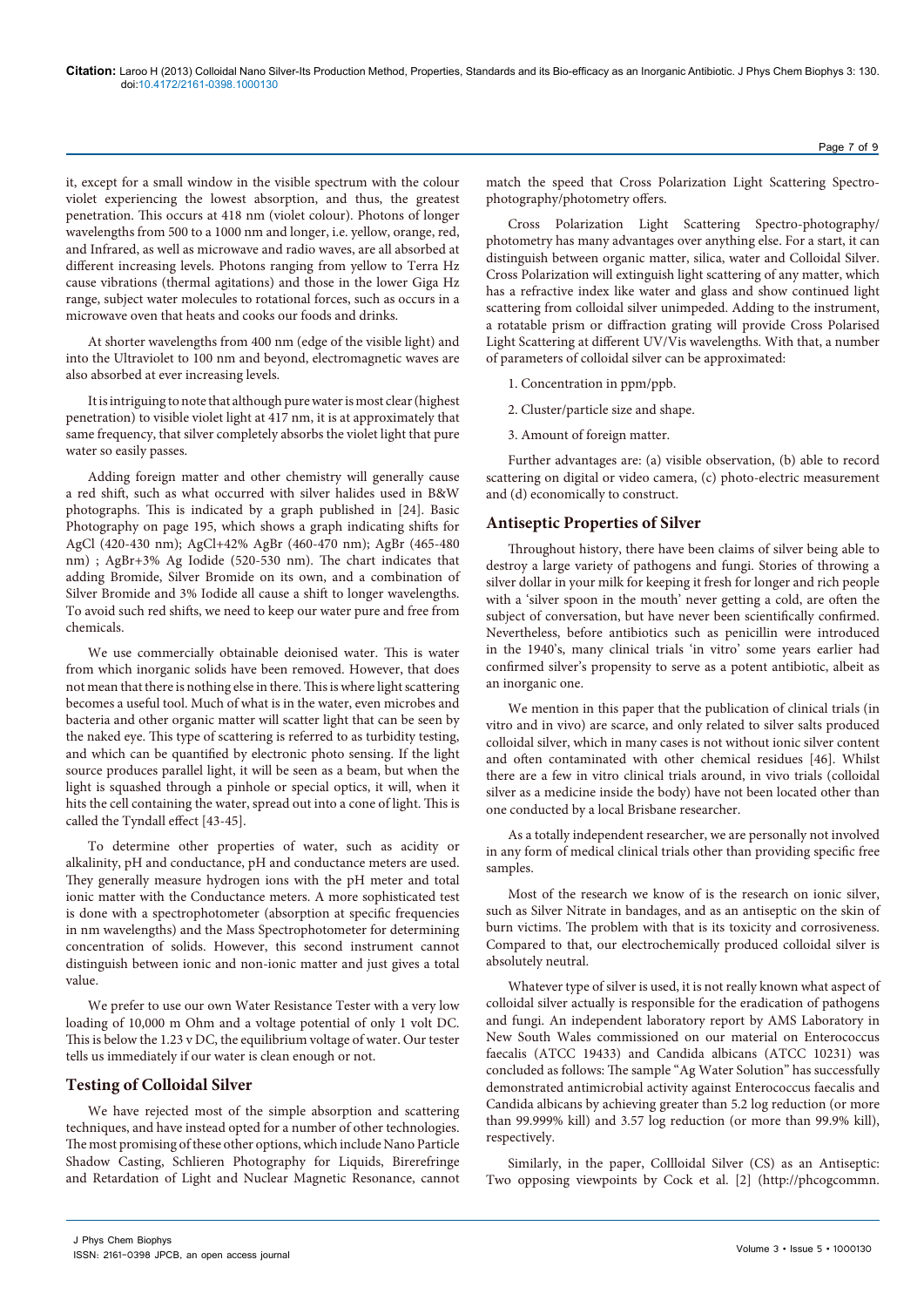org/2012/v2/i1/47.full). It states in its abstract that Argyrol and HLY (our sample) displayed the broadest specificity, inhibiting the growth of all 14 bacteria tested, as well as the growth of 3 (100%) and 2 (67%) of the fungal species tested. In yet a more recent report on a one of our samples of colloidal silver, our sample identified as NMS=LR-0492 and tested in a pre-clinical study: ex vivo Anti-proteus activity showed an Minimum Inhibitory Concentration (MIC) of less than 3 ppm as compared to:

Silver Nitrate MIC=72 ppm

- Silver Acetate MIC=75 ppm
- NMS=Ag0-Citrate MIC=less than 22 ppm
- NMS=LR-0492 MIC=less than 3 ppm

Note! We were later to learn that the actual MIC was found to be even lower at 0.6 ppm. Source of this and other information [47,48]. We were also handed a clinical study conducted by EMSL Analytical, Inc Milpitas California CA 95035 on a Certificate of Analysis for Mesosilver versus Sovereign Silver on the following bacteria:

Escherichia coli (ATCCS No. 25922) and supplementary charts on the antimicrobial effectiveness of Staphylococcus aureus, Canndida albicans, MRSA, Escherichia coli, Pseudomonas aeruginosa and Enterococcus faecalis [46]. All showed a sharp decline in these cultures within 5 hours, as compared to controls taking 25 hours or more. For more information, connect with the WEB site of Colloidal Science Laboratory in the USA.

There are many attributes to Colloidal silver, and in particular, that type what is produced electrochemically. It may be a high Zeta potential or it astronomically large surface area that only gets larger as the cluster size diminishes further. The larger the relative surface area of a cluster, the more it can react with its environment and the pathogens in it. However, my thoughts orientate on a high Zeta potential with a maximum level of minus 100 mV. However, this can only occur when the clusters are very small, e.g. around 10 nm or less. Also, concentration needs to be kept low so as to avoid crowding.

As most of the information on antibacterial properties has been sourced from Ionic silver, silver nitrate and other silver salts, it has been established that these products are indiscriminate, killing all bacteria. It needs to be realised that our body cells have a symbiotic relationship with the majority of bacteria in our body, and it would be counter-productive and even fatalistic to use colloidal silver, without knowing what reaction there will be. This is where the targeting of specific bacteria comes into its own domain. Research will have to establish how to target specific troublesome bacteria and leave the probiotic/symbiotic species alone. Perhaps clinical trials with ion free electrochemically produced colloidal silver may be more suitable. This was certainly the case recently when unbeknownst to us a sample was deliberately ingested and later we learned that a particular type of Proteus bacterial strain that can cause Rheumatoid Arthritis had been completely eliminated from the gut. This happened almost a year ago and so far as we know, there have been no signs of any ill effect. But as we say, we only research all the facets of colloidal silver production and only provide free samples and information about our research.

## **Conclusion**

Our research into the electrochemical production and the water used has driven home the concept that "the devil is in the detail". Although the principle and operation of its production are relatively

simple, to make it well, requires extreme caution and precision. Many factors, such as cleanliness of electrodes and flasks, all can contribute to it all going wrong or right. We do not take anything for granted. Most of the time, the end product is much as what we expected it to be.

Page 8 of 9

Many disciplines of science are involved and most of these are based on physics and not chemistry. We even introduce an in-line series connected diode at the anode to remove residual AC and change the separating distance between the electrodes from 25 mm to as much as 200 mm for specific colloidal silver production runs. From the start, we have avoided chemistry due to its ability to contaminate and cause red shifts, and thus, alter absorption factors.

Due to the peculiarities of water, only a very narrow band of the visible light spectrum is able to penetrate its properties, with a maximum penetration depth at 417 nm. Just 30 nm into a shorter wavelength at 380 nm (UV), and already the absorption is 2.5 times higher. Such behaviour has enormous implications for colloidal silver production. On the one hand, the higher electron volt, the more hydrated electrons are released from the water. On the other hand, penetration depth simultaneously increases sharply, making that task more difficult. From this, it becomes obvious that a compromise between wavelength and least natural absorption must be made. Most likely that may turn out to be around 418 nm @ 2.95 eV for an optimum performance. However, that would also produce a specific cluster size.

Once the metamorphosis from bulk silver to colloidal silver is complete, it will still be necessary to keep colloidal silver in the dark and at a low temperature. However, if that is not maintained, all of its original characteristics and specifications may not be preserved.

From the start also, we have tried to keep ionic silver out of the equation, although many have tried to persuade us to make a mixture of both ionic and colloidal silver, and suggesting that one augments the other and vice-versa. We have an opposing outlook on this matter. From our point of view, it makes sense to compare colloidal silver on its own and ionic silver on its own, in order to determine which of the two has the highest bio efficacy in the eradication of pathogens. To use a mixture of colloidal silver and ionic silver would never settle this argument. A further reason for the first approach is the fact that colloidal silver by way of light scattering can be observed, whilst ionic silver cannot. Besides, ionic silver is unstable and corrosive and attracts anions in order to neutralise itself. By simply shining a light of the right frequency into ionic silver will bring about photo synthesis and a polysuspended colloid formation will follow.

Much of nano sized colloidal material and the water it is contained in requires substantial more research, in order to explain hitherto unexpected phenomena, such as Local Surface Plasmon Resonance, Photo-luminescence and electro-luminescence, as well as radiation effects from the Sun and Outer Space. Even when all this is able to be explained, there is still the research required, as to if or how colloidal or ionic silver effects life and the environment, and if that occurs in a benevolent or malevolent way.

There is an irony in the fact that much of the science and technology principles related to silver were already known for most part during the first half of the 19th Century, starting with Michael Faraday. Later in the early part of the 20th Century, the science of photonic electron transfer in the production of Black & White photography and its silver salts (silver halides) that created latent images awaiting development.

If indeed, specific colloidal silver ever proves to be an effective alternative to the present way of dealing with the so-called superbugs